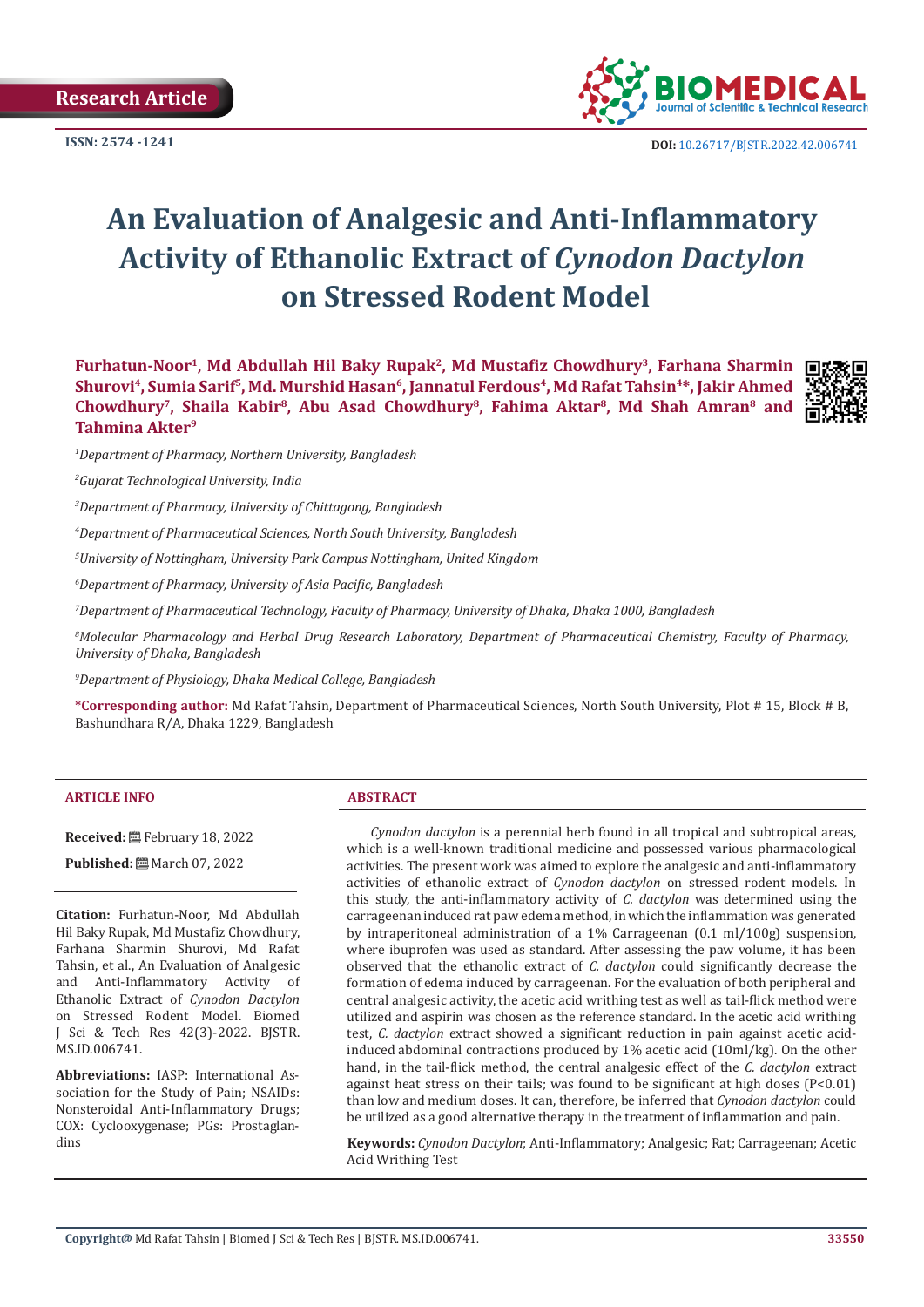# **Introduction**

Pain is currently defined by the International Association for the Study of Pain (IASP) as "an unpleasant sensory and emotional experience associated with actual or potential tissue damage, or described in terms of such damage." This definition was recommended by the Subcommittee of Taxonomy and adopted by the IASP Council in 1979 [1]. Pain creates an uncomfortable feeling and is part of human illness. Regardless of whether the pain is acute or chronic, peripheral or central, nociceptive or neuropathic, the underlying cause is inflammation and the inflammatory response. Inflammation is a bodily process that involves ones white blood cells and the substances they produce to protect from bacteria and viruses that have invaded the body. In some cases, such as arthritis, the body's immune system causes inflammation even though there are no invaders to fight. In more recent times, the term inflammation has been defined as the sequential set of changes that happens in a living tissue when it is damaged, with the condition that the injury is not severe enough to destroy both the structure and the health of the tissue at the same time [2].

 Certain drugs, such as paracetamol, acetaminophen, diclofenac, ketorolac, opioid etc., are used as analgesics or anti-inflammatories. A basic analgesic regimen consists of aspirin, codeine, and morphine [3]. Nonsteroidal anti-inflammatory drugs (NSAIDs) exert their therapeutic effects by inhibiting cyclooxygenase (COX), the enzyme responsible for the production of prostaglandins (PGs) [4]. Aspirin, ibuprofen, naproxen, and indomethacin are some of the most often used anti-inflammatory medications. However, these medications have a several serious side effect, including gastrointestinal, cardiovascular, renal, central nervous system, hypersensitivity etc. [5-7]. When opioid medicines are used as analgesics, patients develop an addiction and dependence on them. Opioid administration frequently results in the following side effects: sedation, dizziness, nausea, constipation, vomiting, constipation, tolerance and respiratory depression [8,9]. Adverse reactions to synthetic drugs account for about 8% of all hospital admissions in the United Stated. These toxins cause at least 100,000 individuals to die annually [10]. Apart from the severe side effects, these synthetic medicines are expensive, and the patient may encounter financial difficulties in order to finish the whole treatment regimen.

As a result, the development of powerful analgesic and antiinflammatory medicines with fewer side effects is required. According to medicinal plant researchers, there is a possibility that novel chemical compounds derived from medicinal plants may have therapeutic value. Because of this, scientists are actively searching for alternative or plant-based herbal remedies to cure many ailments, including pain, inflammation, and many other illnesses. For a long time, medicinal herbs have been widely utilized to

prevent these side effects. Thus, it is pivotal to seek out therapeutic plants with a variety of chemically active components. The plant is the source of many chemically active compounds, Because of having many chemical constituents like phenols, alkaloids, terpenoids, saponins, glycosides, tannins, flavonoids, resins, polysaccharide, plant lipid, essential oil etc., these medicinal plants can give varieties of pharmacological and therapeutic effects [11,12]. More than only analgesic and anti-inflammatory characteristics, medicinal plants include a wide range of other therapeutic effects such as antiviral, anticancer, antimalarial, and anti-inflammatory capabilities [13]. Again, the concentration of the plant's chemical components, whether rising or decreasing, may trigger the desired therapeutic effect that can be done through genetic modification of the plant. For example, we can increase the bio-synthesis of secondary metabolites like alkaloid through a reverse genetics process [14]. By increasing alkaloid to a plant, we get antimalarial, antipyretic, anti-smallpox, analgesic and anti-inflammatory effects anti-parasitic activity, antibacterial, antifungal, and antiarrhythmic activity, CNS stimulant activity from a certain plant [15].

*Cynodon dactylon* belonging to the family Poaceae, commonly called as Bermuda grass, Dhoob, dūrvā grass, ethana grass, dubo, dog's tooth grass etc. This plant is found in Europe, Africa, Australia, many parts of Asia, New Zealand, Philippines, Indonesia, New Guinea etc. [16]. It contains 28.17% enzymes, 11.79% ash, 10.47% proteins, phenolic phytotoxins viz. ferulic, syringic, paracoumaric, vanillic, para hydroxyl benzoic and orthohydroxy phenyl acetic acid, glycosides and flavonoids vitamin C, β carotene, fats, palmitic acid carotenoids: beta-carotene, neoxanthin, etc [17,18]. This plant has anti-diabetic, anti-arrhythmic, cardiovascular, anti-microbial, anti-ulcer, anti-oxidant, dermatological, anti-nephrolithiasis, CNS, diuretic, analgesic anti-inflammatory, anti-viral, antipyretic, antidiarrrhoeal activity etc. [19-21]. Another study found that, *Cynodon dactylon* chloroform extract protected against Achinduced bronchospasm which is similar to atropine [22]. Our study aims to determine the analgesic and anti-inflammatory effects of *Cynodon dactylon*. Further research may assist in the isolation and purification of the active component for analgesic and antiinflammatory properties from this plant which may lead to the discovery of new medicines. In this way, we can offer medications with fewer side effects and at a more affordable price.

# **Method and Materials**

#### **Plant Collection**

The fresh *Cynodon Dactylon* leaf was obtained from the garden of Curzon Hall at University of Dhaka. The specimen was then verified by Department of Pharmacy, University of Dhaka.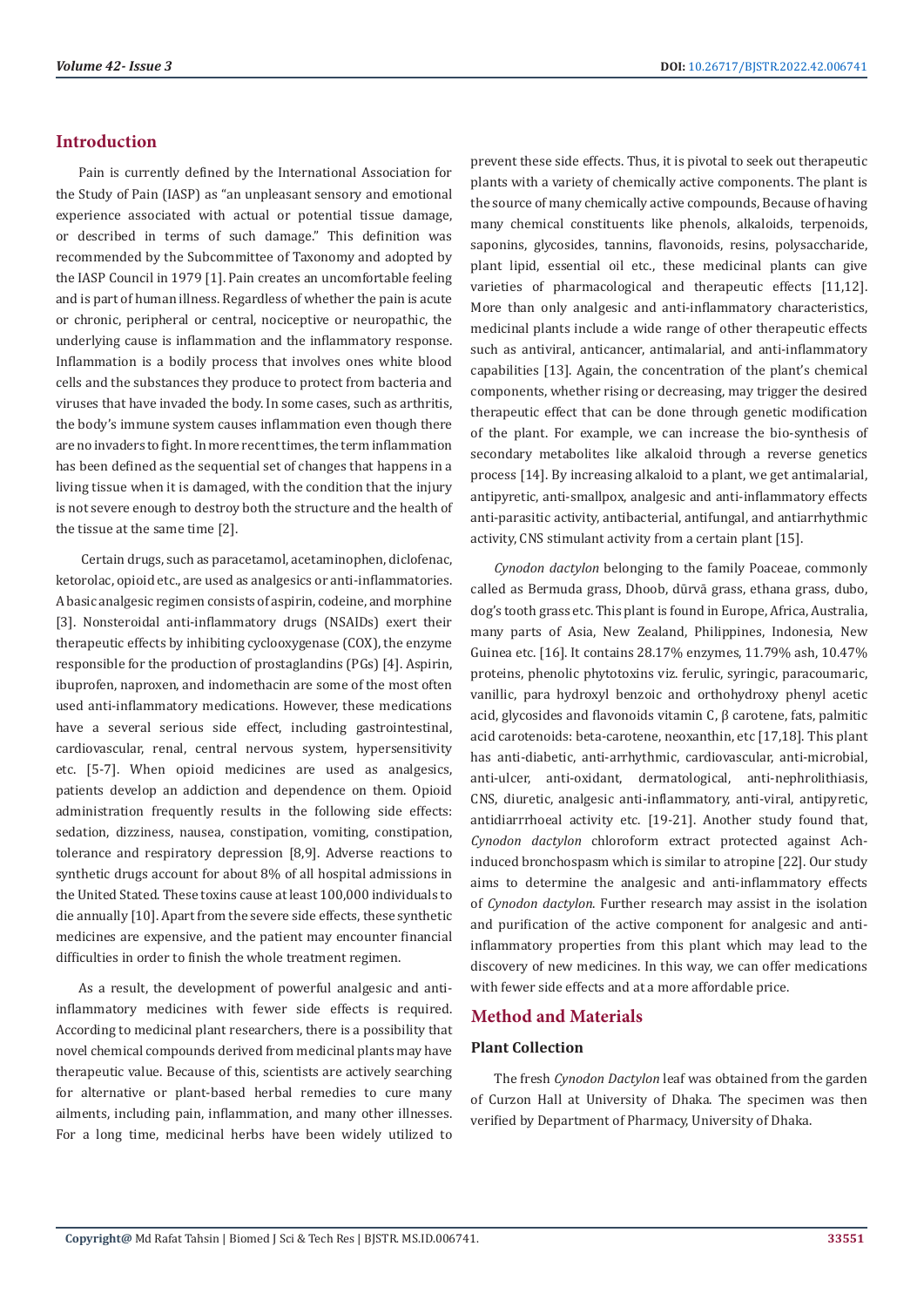#### **Extraction**

The moist *Cynodon Dactylon* leaf was air dried and roughly pulverized. The powdered bark was then extracted for several days with 50% ethanol. Every 3 days, the extract was filtered. The extract was dried at low temperature and pressure in the rotary evaporator. The crude residue was finally employed for necessary pharmacological testing.

#### **Botanical Authentication**

According to the rule of national herbarium, the herbarium authorities completed the appropriate measures after we submitted a sample of each section of our plant species. But due to covid pandemic the authority restricted the access of outsiders for a very longtime. That's why we don't get botanical authentication (accession number) yet.

#### **Drugs and Chemicals**

Alloxan was bought from the sigma company, USA. Acetic acid was procured from Chemical.co.uk. Aspirin as analgesic and ibuprofen as anti-inflammatory are used as standard drug. Aspirin and ibuprofen were collected from Incepta Pharmaceutical Ltd. as a gift sample. We preferred aspirin over the other analgesics like paracetamol as the use of aspirin does not appear to be related with an increased risk of cardiovascular events and skin rash which may

#### **Evaluation of Anti-Inflammatory Activity**

(Table 1).

#### **Table 1.**

be found in case of paracetamol. At the same time ibuprofen was preferred rather than diclofenac or ketorolac as it is an OTC drug having fewer side effects like impaired kidney function, edema etc.

# **Experimental Animal Procurement, Nursing and Grouping**

A total of 500 male rats (120-150 grams) were bought from the Jahangirnagar university, Savar. Each of them was housed in the Institute of Nutrition & Food Science in a climate-controlled environment (temperature 25±3°C, relative humidity 55±5%, and a 12hour light/dark cycle) at University of Dhaka. They have been treated with a normal food system and allowed to drink cleaned water. Prior to the trial, all of the animals were housed in this environment for at least one week. All experimental procedures were carried out in accordance with the Institutional Animals Ethics Committee (IEAC).Four hundred ninety rats were continually dispersed to 49 groups of 10 rats each. In all studies, rats were assigned to groups at random.To increase the validity of the investigatio, we took 10 rats in each group.Because our rats were confined in the animal house throughout thepandemic lockdown, the lab curator was the only one caring for the animals, and we, the scientists, visited the lab twice a week.We, on the other hand, used to keep an eye on the rat every day during the breeding season. There are positive control groups and negative control groups in our study.

| Group number | <b>Group specification</b>   | <b>Treatment species</b> | <b>Dose Treatment species</b><br>(mg/kg) | Abbreviation of groups |
|--------------|------------------------------|--------------------------|------------------------------------------|------------------------|
|              | Negative control             | Physiological saline     | N/A                                      | N                      |
|              | Carrageenan control          | N/A                      | N/A                                      | Car                    |
|              | Carrageenan+ibuprofen        | Ibuprofen                | 10                                       | $Car+ib$               |
|              | Carrageenan+ibuprofen        | Ibuprofen                | 20                                       | $Car+ib$               |
|              | Carrageenan+ibuprofen        | Ibuprofen                | 25                                       | $Car+ih$               |
| h            | Carrageenan+Cynodon dactylon | Cynodon dactylon         | 500                                      | $Car + cd$             |
|              | Carrageenan+Cynodon dactylon | Cynodon dactylon         | 750                                      | $Car + cd$             |
|              | Carrageenan+Cynodon dactylon | Cynodon dactylon         | 1000                                     | $Car + cd$             |

#### **Carrageenan-Induced Acute Inflammatory Model**

Carrageenan induced rat hind paw edema was employed as the animal model of acute inflammation in this study. The animals are divided into four groups each having 10 rats. An antiinflammatory test was conducted using a specific type of tool called a plethysmometer. Initially, the volume of each rodent's paw was measured.Acute inflammation was induced in rats by subplantar injection of 0.1 ml per 100g of 1% carrageenan suspension in

the right hind paw. Extract, ibuprofen and distilled water were administered orally 30 minutes prior to the sub plantar injection of carrageenan. Using a plethysmometer, the paw volume was estimated at 0, 20, 40, 60, 80, 100, 120, 140, 160, and 180 minutes following Carrageenan infusion. The rate hindrance of edema was then calculated using the procedure below.

$$
PercentageInhibition = \frac{V_t - V_o}{V_o} \times 100
$$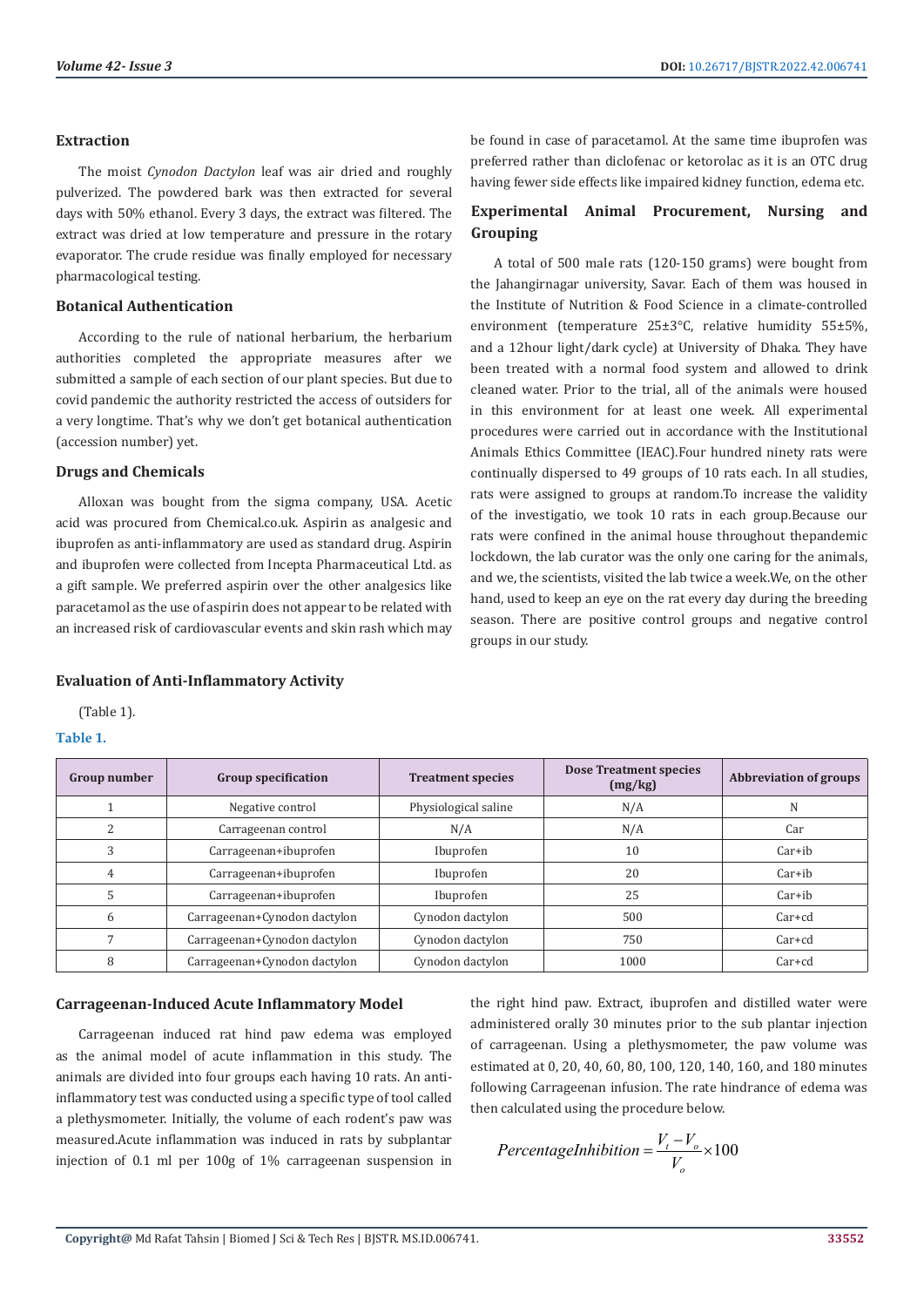Here,

 $V_t$ = volume of animals' paw after injection

 $V_0$ =volume of animals' paw before injection.

#### **Evaluation of Analgesics Activity**

(Table 2) To determine peripheral analgesic activity, a writhing test with acetic acid was used [23,24]. The rats are split into three groups, each with ten rats., 30 minutes prior to the intraperitoneal delivery of acetic acid, plant extract and test medication ibuprofen were given. To induce writhes in rats, an intraperitoneal injection of 1% acidic acid (10ml/kg) was administered. The number of writhes

#### **Table 2.**

(muscular contraction ions) was counted during a 20-minute period, commencing 5 minutes after the administration of acetic acid. When the number of writhes in each group was compared to the number of writhes in the control group, the percent decrease in writhes counts was determined as follows:

$$
\left\{\frac{A.Controllermen - Treatmentmean}{AControlleran}\right\} \times 100
$$

Where, T Control = the mean number of the writhing of each test group.

After a seven-day interval, the extract's analgesic efficacy is evaluated using the "Tail Flick Method" on the same experiment rat model. By this time, the injected acetic had lost its efficacy.

| Group number | <b>Group specification</b>   | <b>Treatment species</b> | Dose treatment species (mg/kg) | <b>Abbreviation of groups</b> |
|--------------|------------------------------|--------------------------|--------------------------------|-------------------------------|
|              | Acetic acid contol           | Physiological saline     | N/A                            | Ace                           |
| 2            | Acetic acid+ibuprofen        | Ibuprofen                | 100                            | Acetic acid+ibu               |
|              | Acetic acid+ibuprofen        | Ibuprofen                | 150                            | Acetic acid+ibu               |
| 4            | Acetic acid+ibuprofen        | ibuprofen                | 200                            | Acetic acid+ibu               |
|              | Acetic acid+Cynodon dactylon | Cynodon Dactylon         | 500                            | Acetic acid+Cd                |
| 6            | Acetic acid+Cynodon dactylon | Cynodon Dactylon         | 750                            | Acetic acid+Cd                |
|              | Acetic acid+Cynodon dactylon | Cynodon Dactylon         | 1000                           | Acetic acid+Cd                |

#### **Tail Flick Method**

(Table 3) D'Amour and Smith (1941) determined central analgesic activity by assessing drug-induced alterations in the sensitivity of prescreened (reaction time: 2-44 sec) mice to heat stress given to their tails. The animals were divided in the groups showed in the table. Rat reaction latencies are measured using a radiant heat programmed tail-flick analgesiometer (UGO BASILE®, Germany). The device's nichrome wire was warmed to the proper

temperature and maintained with the help of heat controls. The current intensity flowing through the bare nicrome wire was 4 amperes. Radiant heat is applied to the mice's tails 5cm away from the tip of the tail to cause pain. Time of response for rats or animals treated with a test drug and plant extract was measured. The test was carried out at 0, 0.5, 1, 1.5, 2, 3, 4, 6, and 8 hours after the test drug was used. Following 24 hours, the rats were observed again contemplating remaining activity.

#### **Table 3.**

| Group number | <b>Group specification</b>           | <b>Treartment species</b> | Dose treatment species(mg/<br>kg) | <b>Abbreviation of groups</b> |
|--------------|--------------------------------------|---------------------------|-----------------------------------|-------------------------------|
|              | Tail Flick Stress (control)          | Physiological saline      | N/A                               | <b>TFS</b>                    |
|              | Ibuprofen+ Tail Flick Stress         | Ibuprofen                 | 100                               | Ibu+TFS                       |
| 3            | Ibuprofen+ Tail Flick Stress         | Ibuprofen<br>150          |                                   | $Ibu+TFS$                     |
| 4            | Ibuprofen+ Tail Flick Stress         | Ibuprofen                 | 200                               | Ibu+TFS                       |
|              | Cynodon dactylon++ Tail Flick Stress | Cynodon dactylon          | 500                               | $Cd+TFS$                      |
| 6            | Cynodon dactylon++ Tail Flick Stress | Cynodon dactylon          | 750                               | $Cd+TfS$                      |
|              | Cynodon dactylon++ Tail Flick Stress | Cynodon dactylon          | 1000                              | $Cd+TFS$                      |

# **Results**

#### **Anti-Inflammatory Response**

There was a statistically significant difference in edema

conditions between the positive control group and the treatment groups. *C. dactylon* extract, like normal drugs, significantly inhibits the development of edema in low, medium or high dosages considerably (Table 4).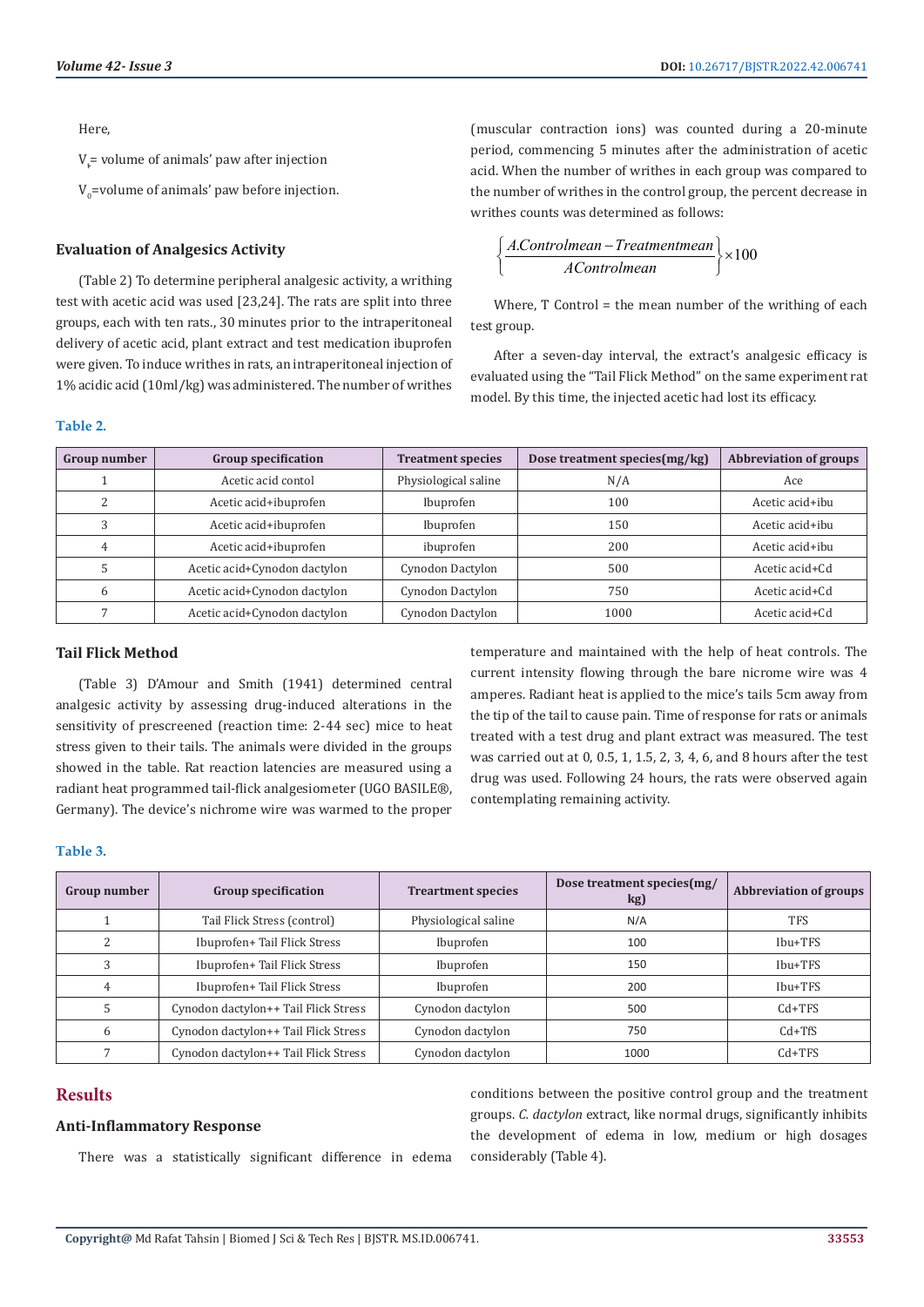|                                       | <b>Time</b>                                      |                                  |                   |                  |               |  |
|---------------------------------------|--------------------------------------------------|----------------------------------|-------------------|------------------|---------------|--|
| Group                                 | 0 Minute(Just before carra-<br>geenan injection) | 1 hour (just before<br>treatment | 2 Hours           | 3 hours          | 4 hours       |  |
| N.C                                   | 118.27±1.96                                      | 118.27±1.93                      | 118.26±1.94       | 118.26±1.93      | 118.27±1.94   |  |
| Car                                   | 119.22±1.99                                      | 148.74±5.59                      | 163.64±5.43       | 177.5±5.11       | 190.7±5.07    |  |
|                                       |                                                  |                                  | 132.44±13.3**     | 122.08±2.21**    | 118.32±6.10** |  |
| $Car+Ib_{10}$                         | 114.9±1.86                                       | 143.5±4.14                       | $-19.10%$         | $-31.22%$        | $-37.95%$     |  |
|                                       |                                                  |                                  | 127.48±4.58**     | 120.12±5.82**    | 117.02±5.96** |  |
| $Car+Ib_{20}$                         | 119.54±3.51                                      | 151.62±4.77                      | $-22.10%$         | $-32.33%$        | $-38.64%$     |  |
|                                       | 114.2±4.17                                       | 150.76±3.55                      | 122.16±7.14**     | 117.02±4.73**    | 114.42±4.17** |  |
| $Car+Ib_{25}$                         |                                                  |                                  | $-25.39%$         | $-34.07%$        | $-40%$        |  |
|                                       | 117.86±5.15                                      | 142.8±4.92                       | 136.5±2.56**      | 126.34±3.58**    | 122.98±3.62** |  |
| $Car+CD_{500}$                        |                                                  |                                  | $-16.58%$         | $-28.82%$        | $-35.51%$     |  |
|                                       | 109.98±3.42                                      | 148±2.98                         | 131.26±2.19**     | 124.36±2.19**    | 116.16±3.85** |  |
| $Car+CD_{750}$                        |                                                  |                                  | $-19.79%$         | $-29.94%$        | $-39.09\%$    |  |
| $Car+CD$ <sub>1000</sub>              | 111±2.09                                         | 146.92±4.16                      | 122.96±2.89**     | 117.56±2.25**    | 112.68±2.97** |  |
|                                       |                                                  |                                  | $-24.86%$         | $-33.77%$        | $-40.91%$     |  |
| $Ib_{10}$                             | $116.8 \pm 1.10$                                 | $116.7 \pm 1.7$                  | $116.7 \pm 1.7$   | $116.7 \pm 1.70$ | 116.8±1.68    |  |
| $Ib_{20}$                             | $115.9 \pm 1.11$                                 | 115.9±0.9                        | $116.2. \pm 1.30$ | $116.4 \pm 1.45$ | 116.2±1.33    |  |
| $Ib_{25}$                             | 117.8±1.9                                        | $117.7 \pm 1.8$                  | $117.7 \pm 1.8$   | $117.5 \pm 1.9$  | 117.49±1.82   |  |
| $\text{CD}_{\frac{500}{2}}$           | 115.8±1.66                                       | 115.8±1.58                       | 117.6±1.94        | 116.65±1.86      | 115.6±1.79    |  |
| $\text{CD}_{\underline{750}}$         | 116.5±1.59                                       | 116.4±1.49                       | 116.5±1.60        | 116.9±1.64       | 116.5±1.63    |  |
| $\text{CD}_{\underline{\text{1000}}}$ | 114.44±1.89                                      | 115.40±1.88                      | 115.34±1.76       | 115.32±1.73      | 115.5±1.77    |  |

**Table 4:** Assesment of anti-inflammatory activity of cynodon dactylon extract and ibuprofen through paw oedema test in a rat model.

Note: (\*presents the level of significance of result).

#### **Analgesic Activity of** *Cynodon Dactylon*

*C. dactylon* extract was shown to decrease acetic acid-induced abdominal contractions, but only in a dose-dependent way Table 5. Low dose of extract reduced the pain but medium and high doses cause a significant reduction in pain whereas Aspirin reduced the

pain in low, medium and high doses. A high dose of *C. dactylon* produced statistically significant data(P<0.01) after 45 minutes than the low and medium dose of the extract(P<0.05). On the other hand, the standard drug produced high significant data in both medium and high doses (Table 6).

**Table 5:** An evalution of analgesic effect of different doses of Cynodon dactylon, Aspirin by acetic acid writhing test.

| <b>Group specification</b>        | <b>Dose</b> | Number of writhing | % Inhibition |
|-----------------------------------|-------------|--------------------|--------------|
| Ace                               |             | 98.97              |              |
| $As_{100} + Acetic Acid$          | Low         | 75.73**            | 23.48%       |
| $As_{150}$ +Acetic Acid           | Medium      | 58.99**            | 40.40%       |
| $\text{As}_{200}$ +Acetic Acid    | High        | 38.78**            | 60.82%       |
| $CD_{\epsilon_{00}}$ +Acetic Acid | Low         | 83.77*             | 15.35%       |
| $CD_{\epsilon_0}$ +Acetic Acid    | Medium      | $62.53**$          | 36.82%       |
| $CD_{1000}$ +Acetic Acid          | High        | $40.37**$          | 59.21%       |

Note: (\*presents the level of significance of result).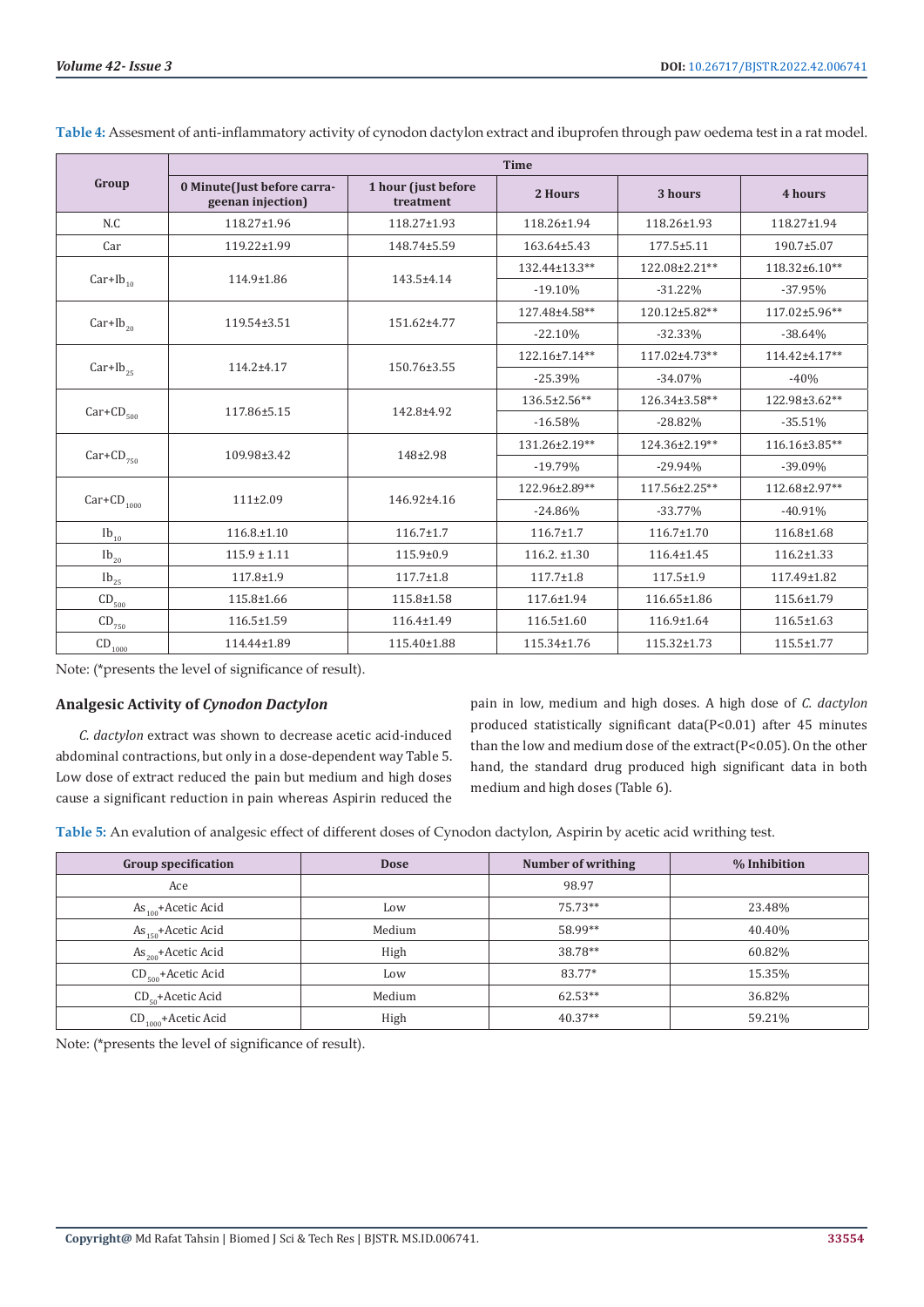| <b>Group No</b> | <b>Group Specification</b> | <b>Basal Reaction</b> | <b>Reaction time in second</b> |                    |                   |                         |
|-----------------|----------------------------|-----------------------|--------------------------------|--------------------|-------------------|-------------------------|
|                 |                            |                       | After 15 minutes               | After 30 minutes   | After 45 minutes  | <b>After 60 Minutes</b> |
|                 | ι.                         | $2.67 \pm 0.83$       | $3.4 \pm 0.99$                 | 3.88±0.82          | $4.22 \pm 0.55$   | $5.03 \pm 0.82$         |
| C.              | $As100+TFS$                | $3.12 \pm 1.13$       | $3.89 \pm 1.06$                | $4.95 \pm 1.11$    | $5.63 \pm 0.82*$  | $6.85 \pm 1.01*$        |
| 3               | $As_{150}$ +TFS            | $3.81 \pm 0.51$       | $4.53 \pm 1.06$                | $5.39 \pm 0.49**$  | $7.79 \pm 1.30**$ | $8.13 \pm 1.10**$       |
| 4               | $As_{200}$ +TFS            | $4.23 \pm 0.59$       | $4.63 \pm 0.91$                | $6.45 \pm 0.88$ ** | $8.13 \pm 0.89**$ | $10.73 \pm 0.73$ **     |
| h               | $CD_{500}$ +TFS            | $3.25 \pm 1.30$       | 3.551.13                       | $3.89 \pm 0.86$    | $4.99 \pm 1.76*$  | $6.52 \pm 1.5$ **       |
| 6               | $CD_{750}$ +TFS            | $3.63 \pm 0.93$       | $4.35 \pm 1.29$                | $5.63 \pm 0.1.45*$ | $6.49 \pm 1.30**$ | $6.891.37**$            |
|                 | $CD_{1000}$ +TFS           | $3.49 \pm 0.82$       | $4.32 \pm 0.80$                | $5.93 \pm 1.34*$   | $7.9 \pm 0.61$ ** | $9.7 \pm 1.32**$        |

**Table 6:** An evaluation of the analgesic activity of Cynodon dactylon and Aspirin by the tail-flick test method.

### **Discussion**

## **Anti-Inflammatory Effects**

In this study analgesic and anti-inflammatory activity were evaluated to the animal model. There are several techniques available for inflammation measurement, but the most frequent approach is edema development in rat paws where the aqueous and ethanolic extracts of *Cynodon Dactylon* were evaluated in experimental rat models [25]. Paw edema in rats caused by carrageenan is a common experiment that occurs in a matter of hours and is directly connected to the release of kinins, prostaglandins, cyclooxygenase, histamine, and serotonin [26-28]. Table 4 indicates that low, medium, and high doses, the standard drug, *C. dactylon* extract, significantly reduces edema formation. This decrease shows that *C. dactylon* extracts are effective in treating inflammation in the rat model. The reason for giving significant anti-inflammatory effects is for high amount of flavonoids [29,30]. Similar results were found in Acacia catechu, Cassia fistula, Aerva lanata, Sarca asoca, Albizia lebbeck [31-35].

In our investigation, we found that *C. dactylon* began imparting its anti-inflammatory action one hour after injecting carrageenan. Carrageenan-induced edema, which is thought to be biphasic, has been widely utilized as an experimental animal model for acute inflammation. The carrageenan model's early phase (1-2 h) is primarily mediated by histamine, serotonin, and enhanced prostaglandin production in the injured tissue surrounds. Prostaglandin release sustains the late phase, which is mediated by bradykinin, leukotrienes, polymorphonuclear cells and prostaglandins generated by tissue macrophages [36,37]. Furthermore, the mechanisms of anti-inflammatory action would be linked with the antiphlogistic activity imparted by tannins.

Thus, our extract may exert its anti-inflammatory action through serotonin and histamine inhibition. As a result, the extract may produce anti-inflammatory action by reducing histamine's pharmacological activity. Furthermore, the extract includes flavonoids, which have the ability to suppress the

synthesis of prostaglandins. So, *Cynodon dactylon* extract may have anti-inflammatory action by blocking histamine and reducing prostaglandin synthesis [38,39].

#### **Analgesic Activity**

In our study the analgesic efficacy of *C. dactylon* was assessed using a tail-flick test as well as an acetic acid writhing test since both procedures are regarded as classic pharmacological models that employ a natural product to evaluate analgesia [40,41]. The acetic acid-induced writhing test is used mostly for medicines that act peripherally [42]. In our investigation, we found differences between the effects of Aspirin and test extract. The low amount of active chemicals contained in the test extract is thought to be the source of the discrepancy between the effects of Aspirin and the test extract. A significant reduction in pain in the treatment groups compared to the positive control group shows that *C. dactylon* extract has analgesic efficacy. The reasons for giving analgesic activity is for having high amount of alkaloids and flavonoids which are established in previous studies [43,44]. Similar results were found in aqueous fraction of MeOH extract of Carthamus lanatus, Azadiracta indica, Centella asiatica, Hibiscus rosa sinensis Linn, Imperata cylindrica (L.)[45-49].

The central analgesic efficacy of the planting material was investigated using the Medicraft Analgesiometer Mask N (D'Amour and Smith, 1941) by assessing drug-induced changes in pre-screen sensitivity (response time: 2-4 sec) of mice against heat stress on their tails. C.dactylon demonstrated significant antinociceptive activity in the tail-flick test at high doses (1000mg). There is a significant difference between the treatment groups with different dosages and time durations. One possible explanation for this behavior is the extract having lower concentration of active chemicals. The overall improvement in illness state shows that *C. dactylon* is effective in the tail-flick test. In quantitative research on the screening of phytochemical components, a comprehensive literature research has verified the presence of tannin, flavonoids, gums, alkaloids and carbohydrates. In a prior study, flavonoids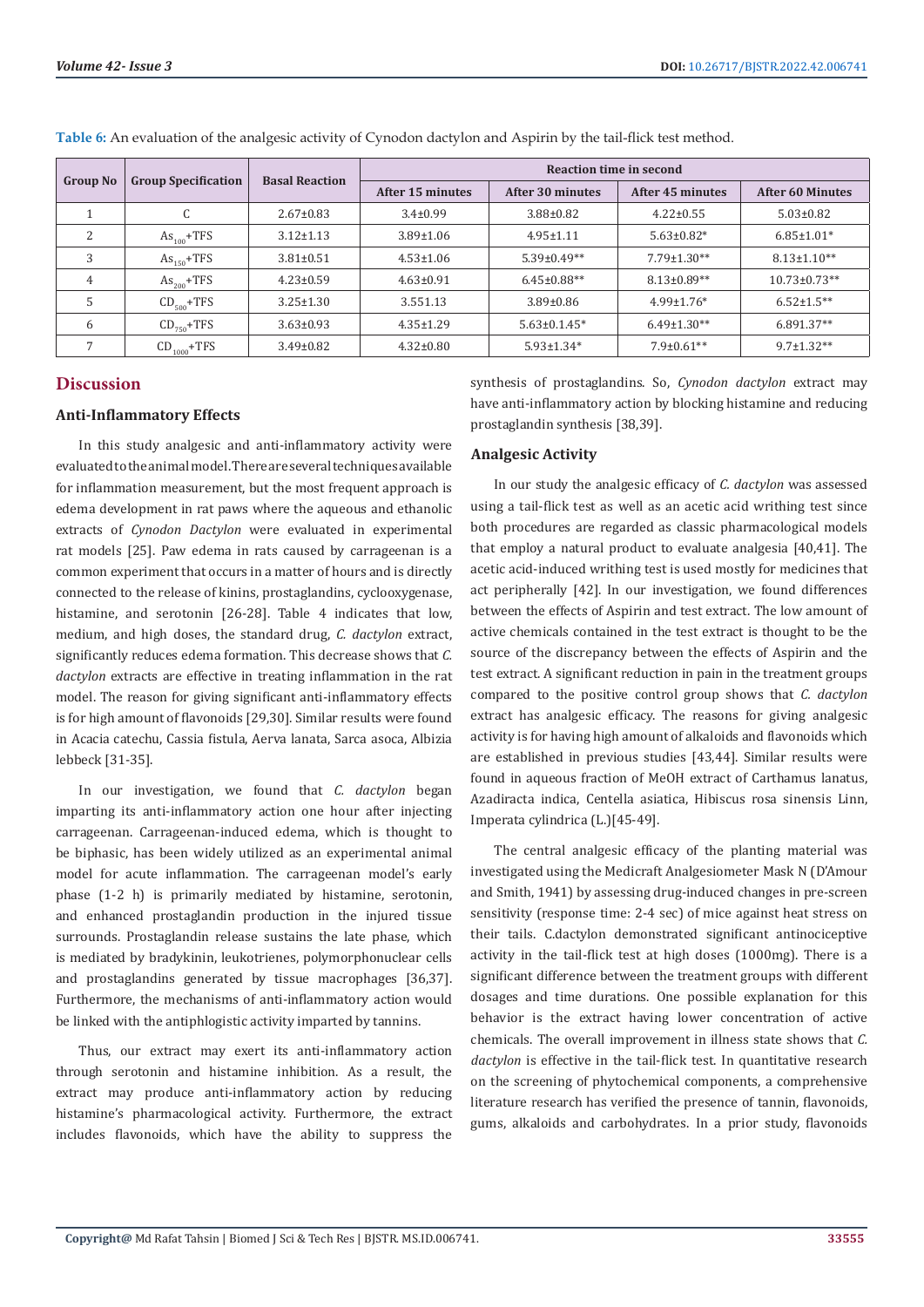were shown to be able to carry out analgesic action through prostaglandins inhibition [50]. Furthermore, alkaloids are well known for their ability to reduce pain perception.

### **Conclusion**

In our study, it has been evidenced that the whole extract of our plant can significantly improve the disturbed pathological state induced by different types of chemical and physical stress. Further meticulous studies regarding the isolation and modification of antiinflammatory and analgesic compounds from whole extracts of *C. dactylon* may bring about more precise therapeutic constituents in the disease management system.

#### **References**

- 1. [Raja SN, Carr DB, Cohen M, Finnerup NB, Flor H, et al. \(2020\) The](https://pubmed.ncbi.nlm.nih.gov/32694387/)  [revised International Association for the Study of Pain definition of pain:](https://pubmed.ncbi.nlm.nih.gov/32694387/)  [concepts, challenges, and compromises. Pain 161\(9\): 1976-1982.](https://pubmed.ncbi.nlm.nih.gov/32694387/)
- 2. Punchard NA, Whelan CJ, Adcock I (2004) The journal of inflammation. [J inflamm 1\(1\): 1.](https://pubmed.ncbi.nlm.nih.gov/15813979/)
- 3. [Twycross RG \(1984\) Analgesics. Postgraduate medical journal 60\(710\):](https://www.ncbi.nlm.nih.gov/pmc/articles/PMC2418085/)  [876-880.](https://www.ncbi.nlm.nih.gov/pmc/articles/PMC2418085/)
- 4. [Munir MA, Enany N, Zhang JM \(2007\) Nonopioid analgesics.](https://pubmed.ncbi.nlm.nih.gov/18054143/)  [Anesthesiology clinics 25\(4\): 761-774.](https://pubmed.ncbi.nlm.nih.gov/18054143/)
- 5. [Ricardo Buenaventura M, Rajive Adlaka M, Nalini Sehgal M \(2008\)](https://pubmed.ncbi.nlm.nih.gov/18443635/)  [Opioid complications and side effects. Pain physician 11\(2\): S105-S120.](https://pubmed.ncbi.nlm.nih.gov/18443635/)
- 6. [Bjarnason I, Hayllar J \(1993\) Side effects of nonsteroidal anti](https://pubmed.ncbi.nlm.nih.gov/8500743/)[inflammatory drugs on the small and large intestine in humans.](https://pubmed.ncbi.nlm.nih.gov/8500743/)  [Gastroenterology 104\(6\): 1832-1847.](https://pubmed.ncbi.nlm.nih.gov/8500743/)
- 7. [Lazzaroni M, Bianchi Porro G \(2004\) Gastrointestinal side‐effects of](https://pubmed.ncbi.nlm.nih.gov/15335413/)  [traditional non‐steroidal anti‐inflammatory drugs and new formulations.](https://pubmed.ncbi.nlm.nih.gov/15335413/)  [Alimentary pharmacology & therapeutics 20: 48-58.](https://pubmed.ncbi.nlm.nih.gov/15335413/)
- 8. [Vane JR, Botting RM \(1998\) Anti-inflammatory drugs and their](https://pubmed.ncbi.nlm.nih.gov/9831328/)  [mechanism of action. Inflammation Research 47\(2\): 78-87.](https://pubmed.ncbi.nlm.nih.gov/9831328/)
- 9. [Raghavan S, Harvey AD, Humble SR \(2011\) New opioid side effects and](https://www.sciencedirect.com/science/article/abs/pii/S0953711210001055)  [implications for long-term therapy. Trends in Anaesthesia and Critical](https://www.sciencedirect.com/science/article/abs/pii/S0953711210001055)  [Care 1\(1\): 18-21.](https://www.sciencedirect.com/science/article/abs/pii/S0953711210001055)
- 10. [Aye MM, Aung HT, Sein MM, Armijos C \(2019\) A review on the](https://pubmed.ncbi.nlm.nih.gov/30650546/)  [phytochemistry, medicinal properties and pharmacological activities of](https://pubmed.ncbi.nlm.nih.gov/30650546/)  [15 selected Myanmar medicinal plants. Molecules 24\(2\): 293.](https://pubmed.ncbi.nlm.nih.gov/30650546/)
- 11. Yang L, Stö[ckigt J \(2010\) Trends for diverse production strategies of](https://pubmed.ncbi.nlm.nih.gov/20730220/)  [plant medicinal alkaloids. Natural product reports 27\(10\): 1469-1479.](https://pubmed.ncbi.nlm.nih.gov/20730220/)
- 12. [Saxena M, Saxena J, Nema R, Singh D, Gupta A \(2013\) Phytochemistry of](https://www.researchgate.net/publication/284425734_Phytochemistry_of_Medicinal_Plants)  [medicinal plants. Journal of pharmacognosy and phytochemistry 1\(6\):](https://www.researchgate.net/publication/284425734_Phytochemistry_of_Medicinal_Plants)  [168-182.](https://www.researchgate.net/publication/284425734_Phytochemistry_of_Medicinal_Plants)
- 13. [Harlan JR, De Wet JMJ \(1969\) Sources of variation in](https://acsess.onlinelibrary.wiley.com/doi/abs/10.2135/cropsci1969.0011183X000900060031x) *Cynodon dactylon* [\(L\). Pers. 1. Crop Science 9\(6\): 774-778.](https://acsess.onlinelibrary.wiley.com/doi/abs/10.2135/cropsci1969.0011183X000900060031x)
- 14. [Shendye NV, Gurav SS \(2014\)](https://www.researchgate.net/publication/287875830_Cynodon_dactylon_A_systemic_review_of_pharmacognosy_phytochemistry_and_pharmacology) *Cynodon dactylon*: A systemic review of [pharmacognosy, phytochemistry and pharmacology. Int J Pharm Pharm](https://www.researchgate.net/publication/287875830_Cynodon_dactylon_A_systemic_review_of_pharmacognosy_phytochemistry_and_pharmacology)  [Sci 6\(8\): 7-12.](https://www.researchgate.net/publication/287875830_Cynodon_dactylon_A_systemic_review_of_pharmacognosy_phytochemistry_and_pharmacology)
- 15. [Debnath B, Singh WS, Das M, Goswami S, Singh MK, et al. \(2018\) Role](https://www.researchgate.net/publication/325568731_Role_of_plant_alkaloids_on_human_health_A_review_of_biological_activities)  [of plant alkaloids on human health: A review of biological activities.](https://www.researchgate.net/publication/325568731_Role_of_plant_alkaloids_on_human_health_A_review_of_biological_activities)  [Materials today chemistry 9: 56-72.](https://www.researchgate.net/publication/325568731_Role_of_plant_alkaloids_on_human_health_A_review_of_biological_activities)
- 16. [Nasri H \(2013\) Toxicity and safety of medicinal plants. Journal of](https://www.researchgate.net/publication/285306673_Toxicity_and_safety_of_medicinal_plants)  [HerbMed Pharmacology 2\(2\): 21-22.](https://www.researchgate.net/publication/285306673_Toxicity_and_safety_of_medicinal_plants)
- 17. [Pengelly A \(2021\) The constituents of medicinal plants. Cabi.](https://www.cabi.org/bookshop/book/9781789243079/)
- 18. [Khajavi Rad A, Hajzadeh MAR, Rajaei Z, Sadeghian MH, Hashemi N, et](https://www.researchgate.net/publication/324522022_Preventive_effect_of_Cynodon_dactylon_against_ethylene_glycol-induced_nephrolithiasis_in_male_rats) [al. \(2011\) Preventive effect of](https://www.researchgate.net/publication/324522022_Preventive_effect_of_Cynodon_dactylon_against_ethylene_glycol-induced_nephrolithiasis_in_male_rats) *Cynodon dactylon* against ethylene glycol[induced nephrolithiasis in male rats. Avicenna Journal of Phytomedicine](https://www.researchgate.net/publication/324522022_Preventive_effect_of_Cynodon_dactylon_against_ethylene_glycol-induced_nephrolithiasis_in_male_rats) [1\(1\): 14-23.](https://www.researchgate.net/publication/324522022_Preventive_effect_of_Cynodon_dactylon_against_ethylene_glycol-induced_nephrolithiasis_in_male_rats)
- 19. [Das S, Morya S, Neumann A, Chattu VK \(2021\) A Review of the](https://www.phcogres.com/article/2021/13/3/105530pres1331) [Pharmacological and Nutraceutical Properties of](https://www.phcogres.com/article/2021/13/3/105530pres1331) *Cynodon dactylon*. [Pharmacognosy Research 13\(3\): 104-112.](https://www.phcogres.com/article/2021/13/3/105530pres1331)
- 20. [Kumar S, Shachi K \(2020\) Hypoglycemic Medicinal Effects of](https://kosmospublishers.com/hypoglycemic-medicinal-effects-of-cynodon-dactylon-in-alloxan-induced-diabetic-albino-albino-rats/) *Cynodon Dactylon* [in Alloxan Induced Diabetic Albino Rats. Adv Endoc and Daib:](https://kosmospublishers.com/hypoglycemic-medicinal-effects-of-cynodon-dactylon-in-alloxan-induced-diabetic-albino-albino-rats/) [AEAD, pp. 110.](https://kosmospublishers.com/hypoglycemic-medicinal-effects-of-cynodon-dactylon-in-alloxan-induced-diabetic-albino-albino-rats/)
- 21. [Ashokkumar K, Selvaraj K, Muthukrishnan SD \(2013\)](https://www.researchgate.net/publication/259367627_Review_Cynodon_dactylon_LPers_An_updated_review_of_its_phytochemistry_and_pharmacology) *Cynodon dactylon* [\(L.\) Pers.: An updated review of its phytochemistry and pharmacology.](https://www.researchgate.net/publication/259367627_Review_Cynodon_dactylon_LPers_An_updated_review_of_its_phytochemistry_and_pharmacology) [Journal of Medicinal Plants Research 7\(48\): 3477-3483.](https://www.researchgate.net/publication/259367627_Review_Cynodon_dactylon_LPers_An_updated_review_of_its_phytochemistry_and_pharmacology)
- 22. [Patel MR, Bhalodia YS, Pathak NL, Patel MS, Suthar K, et al. \(2013\)](https://pubmed.ncbi.nlm.nih.gov/24432367/) [Study on the mechanism of the bronchodilatory effects of](https://pubmed.ncbi.nlm.nih.gov/24432367/) *Cynodon dactylon* [\(Linn.\) and identification of the active ingredient. Journal of](https://pubmed.ncbi.nlm.nih.gov/24432367/) [ethnopharmacology 150\(3\): 946-952.](https://pubmed.ncbi.nlm.nih.gov/24432367/)
- 23. [RA Devi, SK Tandan, D Kumar, SP Dudhgaonkar, J Lal \(2008\) Analgesic](https://www.tandfonline.com/doi/full/10.1080/13880200802215776) [Activity of Caesalpinia bonducella Flower Extract. Pharm Biol 46\(10-](https://www.tandfonline.com/doi/full/10.1080/13880200802215776) [11\): 668-672.](https://www.tandfonline.com/doi/full/10.1080/13880200802215776)
- 24. [S Ahmed, A Naved, RA Khan, S Siddiqui \(2015\) Analgesic Activities of](https://www.researchgate.net/publication/285591859_Analgesic_Activities_of_Methanol_Extract_of_Terminalia_chebula_Fruit) [Methanol Extract of Terminalia chebula Fruit. Pharmacol Amp Pharm](https://www.researchgate.net/publication/285591859_Analgesic_Activities_of_Methanol_Extract_of_Terminalia_chebula_Fruit) [6\(6\): 547-553.](https://www.researchgate.net/publication/285591859_Analgesic_Activities_of_Methanol_Extract_of_Terminalia_chebula_Fruit)
- 25. [Fereidoni M, Ahmadiani A, Semnanian S, Javan M \(2000\) An accurate](https://pubmed.ncbi.nlm.nih.gov/11091125/) [and simple method for measurement of paw edema. Journal of](https://pubmed.ncbi.nlm.nih.gov/11091125/) [Pharmacological and Toxicological Methods 43\(1\): 11-14.](https://pubmed.ncbi.nlm.nih.gov/11091125/)
- 26. [Morris CJ \(2003\) Carrageenan-induced paw edema in the rat and mouse.](https://pubmed.ncbi.nlm.nih.gov/12769480/) [Inflammation protocols 225: 115-121.](https://pubmed.ncbi.nlm.nih.gov/12769480/)
- 27. [Guay J, Bateman K, Gordon R, Mancini J, Riendeau D \(2004\) Carrageenan](https://pubmed.ncbi.nlm.nih.gov/15044444/)[induced paw edema in rat elicits a predominant prostaglandin E2 \(PGE2\)](https://pubmed.ncbi.nlm.nih.gov/15044444/) [response in the central nervous system associated with the induction of](https://pubmed.ncbi.nlm.nih.gov/15044444/) [microsomal PGE2 synthase-1. Journal of Biological Chemistry 279\(23\):](https://pubmed.ncbi.nlm.nih.gov/15044444/) [24866-24872.](https://pubmed.ncbi.nlm.nih.gov/15044444/)
- 28. [Posadas I, Bucci M, Roviezzo F, Rossi A, Parente L, et al. \(2004\)](https://pubmed.ncbi.nlm.nih.gov/15155540/) [Carrageenan‐induced mouse paw oedema is biphasic, age‐weight](https://pubmed.ncbi.nlm.nih.gov/15155540/) [dependent and displays differential nitric oxide cyclooxygenase-2](https://pubmed.ncbi.nlm.nih.gov/15155540/) [expression. British journal of pharmacology 142\(2\): 331-338.](https://pubmed.ncbi.nlm.nih.gov/15155540/)
- 29. [Falodun A, Okunrobo LO, Uzoamaka N \(2006\) Phytochemical screening](https://www.researchgate.net/publication/277769018_Short_Communication_-_Phytochemical_screening_and_anti-inflammatory_evaluation_of_methanolic_and_aqueous_extracts_of_Euphorbia_heterophylla_Linn_Euphorbiaceae) [and anti-inflammatory evaluation of methanolic and aqueous extracts](https://www.researchgate.net/publication/277769018_Short_Communication_-_Phytochemical_screening_and_anti-inflammatory_evaluation_of_methanolic_and_aqueous_extracts_of_Euphorbia_heterophylla_Linn_Euphorbiaceae) [of Euphorbia heterophylla Linn \(Euphorbiaceae\). African Journal of](https://www.researchgate.net/publication/277769018_Short_Communication_-_Phytochemical_screening_and_anti-inflammatory_evaluation_of_methanolic_and_aqueous_extracts_of_Euphorbia_heterophylla_Linn_Euphorbiaceae) [biotechnology 5\(6\): 529-531.](https://www.researchgate.net/publication/277769018_Short_Communication_-_Phytochemical_screening_and_anti-inflammatory_evaluation_of_methanolic_and_aqueous_extracts_of_Euphorbia_heterophylla_Linn_Euphorbiaceae)
- 30. [Rathee P, Chaudhary H, Rathee S, Rathee D, Kumar V, et al. \(2009\)](https://pubmed.ncbi.nlm.nih.gov/19601883/) [Mechanism of action of flavonoids as anti-inflammatory agents: a](https://pubmed.ncbi.nlm.nih.gov/19601883/) [review. Inflammation & Allergy-Drug Targets 8\(3\): 229-235.](https://pubmed.ncbi.nlm.nih.gov/19601883/)
- 31. [Stohs SJ, Bagchi D \(2015\) Antioxidant, anti‐inflammatory, and](https://pubmed.ncbi.nlm.nih.gov/25802170/) [chemoprotective properties of Acacia catechu heartwood extracts.](https://pubmed.ncbi.nlm.nih.gov/25802170/) [Phytotherapy Research 29\(6\): 818-824.](https://pubmed.ncbi.nlm.nih.gov/25802170/)
- 32. Ilavarasan R, Malika M, Venkataraman S (2005) Anti-inflammatory and antioxidant activities of Cassia fistula Linn bark extracts. African journal of traditional, complementary and alternative medicines 2(1): 70-85.
- 33. [Pieczykolan A, Pietrzak W, Gawlik-Dziki U, Nowak R \(2021\) Antioxidant,](https://pubmed.ncbi.nlm.nih.gov/34201147/) [Anti-Inflammatory, and Anti-Diabetic Activity of Phenolic Acids](https://pubmed.ncbi.nlm.nih.gov/34201147/) [Fractions Obtained from Aerva lanata \(L.\) Juss. Molecules 26\(12\): 3486.](https://pubmed.ncbi.nlm.nih.gov/34201147/)
- 34. [Ahmad F, Misra L, Tewari R, Gupta P, Mishra P, et al. \(2016\) Anti](https://pubmed.ncbi.nlm.nih.gov/25801341/)[inflammatory flavanol glycosides from Saraca asoca bark. Natural](https://pubmed.ncbi.nlm.nih.gov/25801341/) [product research 30\(4\): 489-492.](https://pubmed.ncbi.nlm.nih.gov/25801341/)